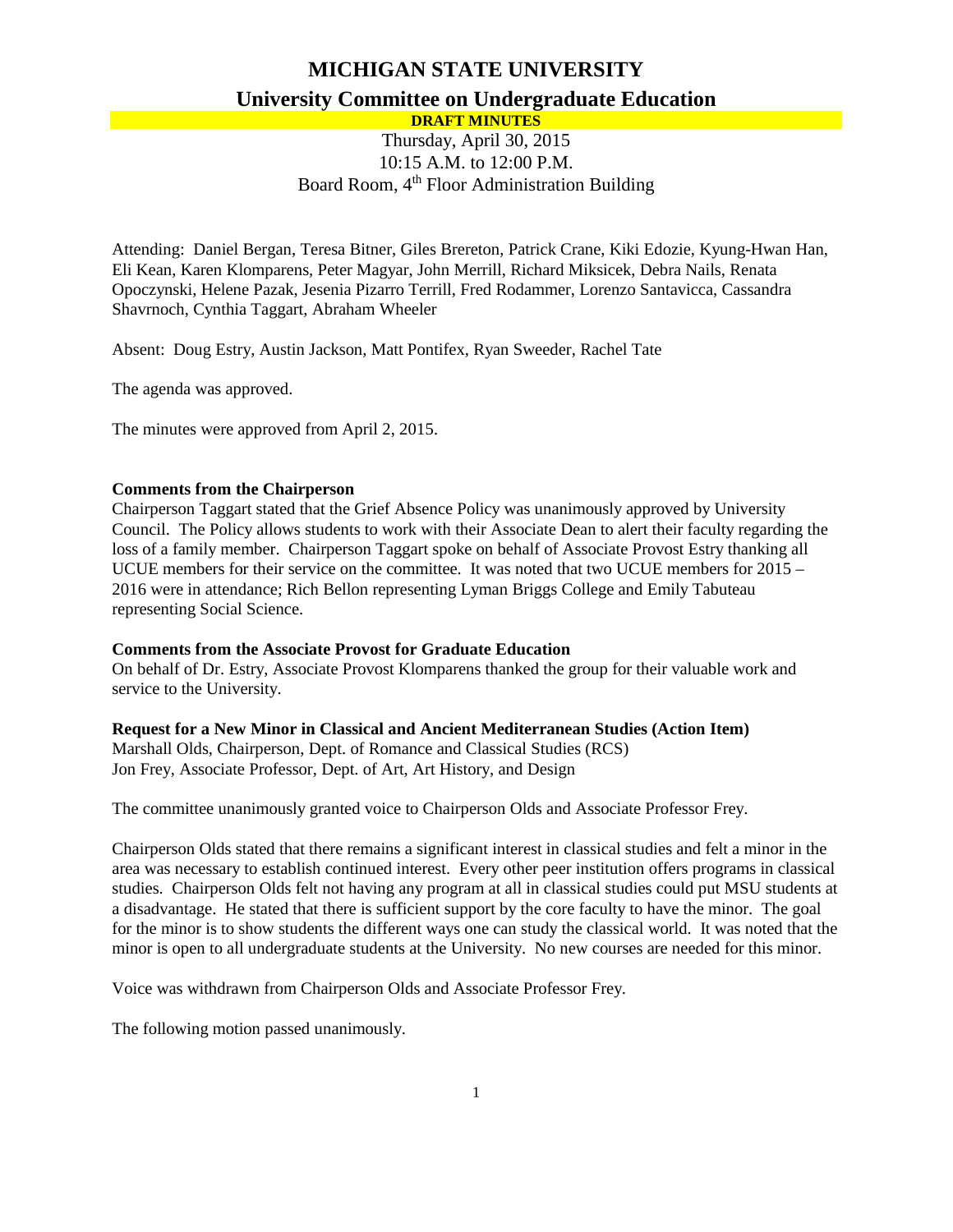*The University Committee on Undergraduate Education duly considered and endorsed the request for a new Minor in Classical and Ancient Mediterranean Studies with the recommendation that CLA 190 is available in the course catalog for students to choose.* 

# **Request for Changes to the Transfer Student Admission Section of Academic Programs (Action Item)**

Mike Cook, Senior Associate Director, Admissions Alexander Torres, Assistant Director, Admissions

The committee unanimously granted voice to Associate Director Cook.

Associate Director Cook indicated that the process for transfer student admissions needs to be changed in order to be more efficient. Prior to application review, transfer applicants are required to self-report their academic records. If a transfer student is admitted, then that student is asked to send an official transcript to the Office of Admissions for verification of their courses and grades. International students are required to provide an official transcript when requesting to transfer to MSU. The Office of Admissions receives 5,000 applications for transfer students per year and only admits approximately 2,000. By not requesting official transcripts for domestic students until they are officially admitted, this saves time for the Office of Admissions by not having to handle 3,000 additional transcripts.

Chairperson Taggart passed out a document prepared by Associate Provost Estry showing track changes to the Transfer Student Admission process. Each suggested change was discussed with Associate Director Cook, and he indicated he would make the changes to the Transfer Student Admission document.

It was noted that sometimes students with an outstanding academic record are admitted without having met the algebra requirement as a transfer student. The Office of Admissions would like to retain the flexibility to do this on a case by case basis. Concern was voiced that if students are admitted without the algebra and writing requirements, this could slow down a student's time to degree completion.

Debra Nails noted that it should be made clear to transfer students that, if admitted, they will need to provide an official transcript since self-reporting can be misleading to young students. Debra Nails noted various typographical errors in the Transfer Student Admission document and stated she would send them to Associate Director Cook.

Voice was withdrawn from Associate Director Cook.

The following motion passed unanimously.

*The University Committee on Undergraduate Education duly considered and endorsed the request for changes to the Transfer Student Admission Section of Academic Programs with the following recommendations:*

# *Make the changes suggested by Associate Provost Estry to the Transfer Student Admission document per discussion at today's UCUE meeting.*

### **Subcommittee Update from Kiki Edozie**

Kiki reported that the subcommittee on the faculty senate issues has met three times. However she did not have a report prepared from the committee at this time. She requested that the work of the subcommittee be carried over into Fall semester, 2015.